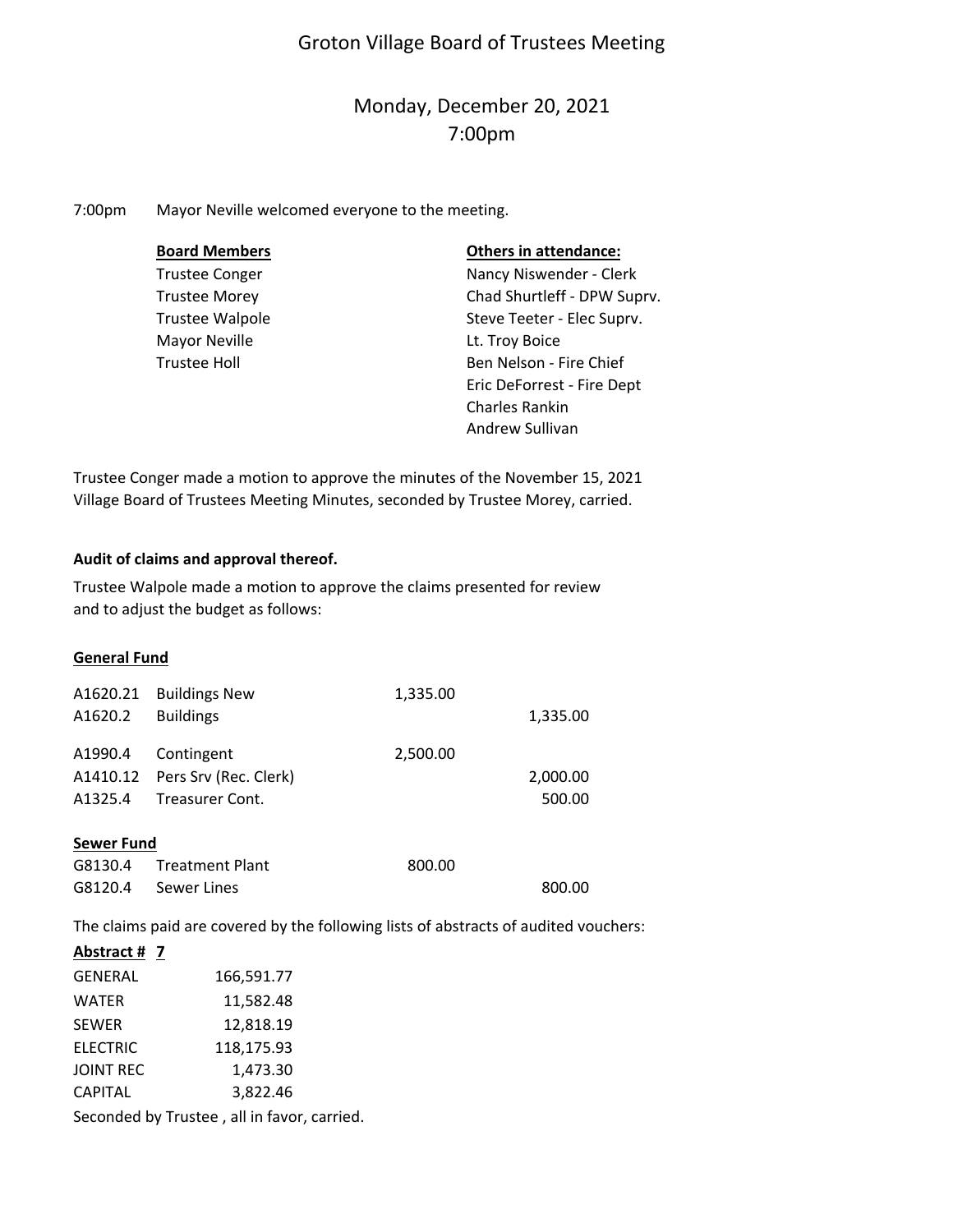# **Monthly Department Reports:**

## **Electric Department:**

# **Supervisor Teeter reviewed his report submitted (attached to the minutes)**

- $\bullet$ December 5th broken pole ‐ needed to be switched over to backup line and with the help of Marathon and their digger ‐ they reset the pole.
- $\bullet$ Will need to change out cracked insulators this summer. Many of them have cracked.
- $\bullet$ Friday night ‐ broken pole on Clark Street ‐ Chad and Rick helped out with this.
- $\bullet$ December 12th ‐ Tom Billups and Jack Breed went to Spencerport to help out with outages from the wind storm in that area.
- $\bullet$ Jan 4th NE safety school is scheduled.

# **Department of Public Works**

# **Supervisor Shurtleff reviewed his report submitted (attached to the minutes)**

- $\bullet$ Leaf pick up is finished
- $\bullet$ Lincoln Ave ‐ emergency dig
- $\bullet$ Water leak on Mack St ‐ Steve & others helped
- $\bullet$ South & Main leak
- $\bullet$ Repaired Salt Shed is working nice
- $\bullet$ On the Main Street lot ‐ North Line ‐ a contractor for NYSEG will be using the area for 6‐8 months to do repairs. They will pay a \$600 monthly rent and will maintain the lot while they are here.

# **Waste Water Treatment Plant**

# ∙ **Trustee Walpole Reported:**

 $\bullet$ The auger on the conveyor went down and Alvin had to call in AN Martin to come in and repair. It is not yet working properly and they will need to come back in.

# **Police Department**

# **Lt. Troy Boice Reported**

- $\bullet$ Had meeting at the school and attended their Board meeting and discussed and SRO program. This will be determined and if moving forward a contract will need to be done.
- $\bullet$ Roof on station completed and no leaks.

#### **Fire Department**

# **Chief Ben Nelson reported:**

- $\bullet$ We have had 989 calls so far on track for 1000 calls for the year (818 ambulance , 171 rescue)
- $\bullet$ Tree lighting went well last week.
- $\bullet$ Chief Nelson opted out of running for Fire Chief ‐ Elections will be January 5th. Installation will be on January 15th.
- $\bullet$ Public Service Announcement ‐ Check on your neighbors especially if they are older or live alone.
- $\bullet$ Mayor Neville thanked Ben for his service.

#### **Joint Recreation**

#### **Trustee Conger reported:**

Trustee Conger reported the Joint Recreation Report from Jennifer Jones (attached to these minutes)

# **Groton Youth Commission**

# **Trustee Conger reported:**

Trustee Conger reported the GYS April Report from Nick Wager (attached to these minutes)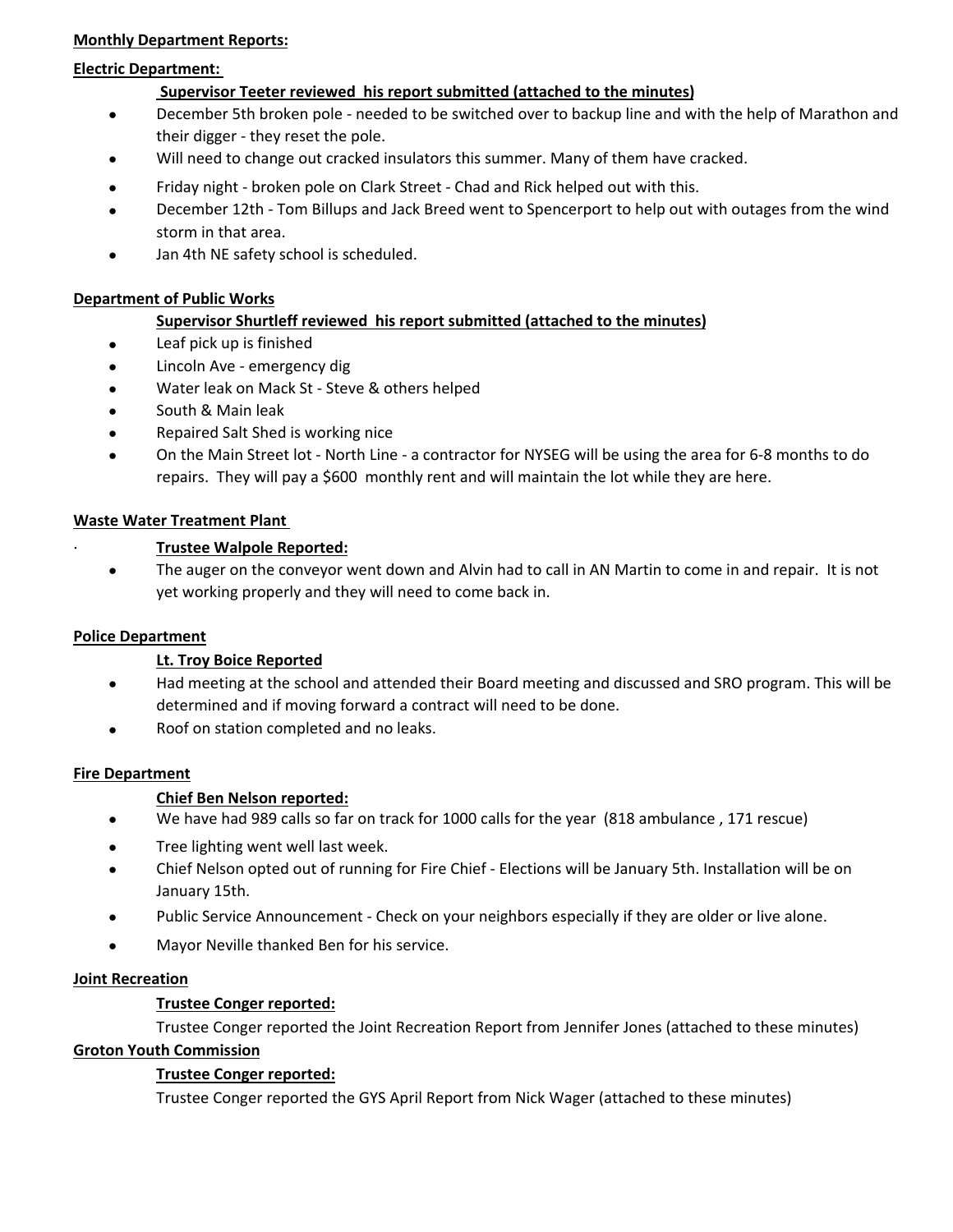# **7:15pm Public Hearing on Local Law #4 Sewer**

Clerk Niswender read the Public Notice.

Charles Rankin mentioned that this will help keep the sewer fund operating while we continue to find funding for upgrade.

**7:17pm** The regular meeting was temporarily suspended and Mayor Neville opened the Public Hearing on Local Law #4 - A LOCAL LAW AMENDING CHAPTER 165 OF THE CODE OF THE VILLAGE OF GROTON, "SEWERS". (attached)

Clerk Niswender read the Notice of Public Hearing (attached).

Charles Rankin mentioned that this will help keep the sewer fund operating while we continue to find funding for upgrade.

Trustee Conger made a motion that the Local Law No. 4 of 2021, A LOCAL LAW AMENDING CHAPTER 165 OF THE CODE OF THE VILLAGE OF GROTON, "SEWERS" be adopted, and upon roll call:

Trustee Conger voted "aye", Trustee Morey voted "aye", Trustee Holl voted "aye", Mayor Neville voted "aye" Trustee Walpole ‐ "aye"

The resolution was duly declared adopted. (Type II Action under SEQR.) Trustee Morey made a motion to close the public hearing at 7:17pm, seconded by Trustee Holl, carried.

#### **Action Items**

- $\bullet$ A review of the proposed rate increase statement was reviewed and discussed. Trustee Conger made a motion to adopt a resolution to submit an electric rate increase proposal to the New York State Department of Public Service , seconded by Trustee Walpole, all in favor, carried.
- $\bullet$ Review and authorization to have Mayor sign the Gadabout Contract for \$4,200 Trustee Walpole made a motion , to authorize the Mayor to sign seconded by Trustee Holl, all in favor, carried.
- $\bullet$ Public Hearing for Local Law #1 to override the tax cap scheduled for the January 18, 2022 meeting at 7:30pm.
- $\bullet$ Trustee Conger made a motion to adopt a resolution subject to permissive referendum to transfer up to \$8,000 from the Waste Water Capital Reserve account to cover replacement of equipment and apparatus, seconded by Trustee Morey, all in favor, carried.
- **7:40pm** Trustee Conger made a motion to go into Executive Session to discuss a specific employee, seconded by Trustee Walpole , carried. Trustee Conger made a motion to return from executive session, seconded by Trustee Morey, carried.

**7:45pm** Trustee Conger made a motion to adjourn.

Respectfully submitted,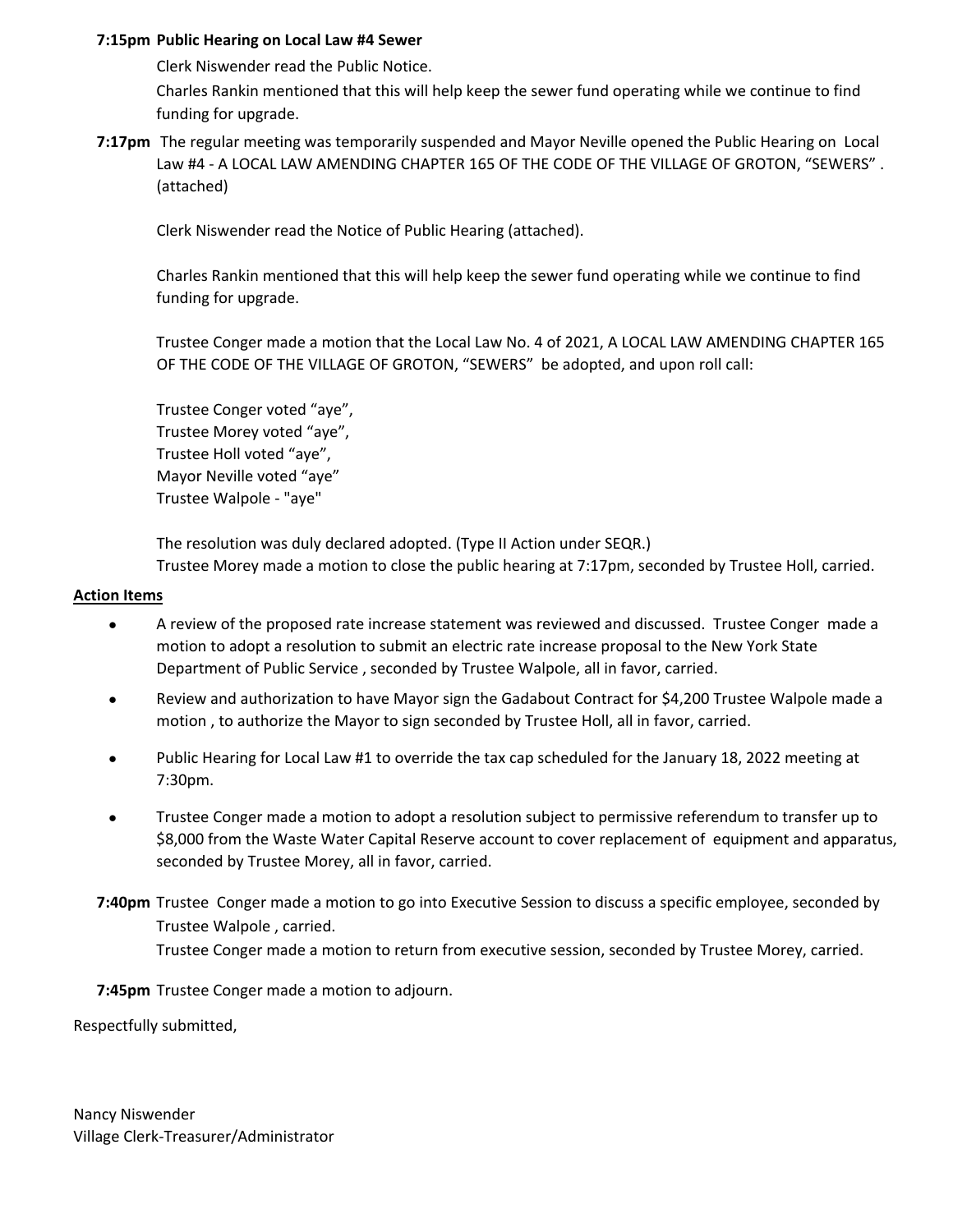# **Electric Department Report**

**Dec 13, 2021** 

# **Work Completed**

Installed 1/0 service drop & hooked up new service at 714 Spring St. DSNY mark out's Read meters Non pay shut off's Put up Christmas decorations Repaired streetlights Safety School in Endicott Helped DPW pick leaves Put up Freeville's decorations Decorated tree for the Village of Dryden Trimmed trees Put plow on John Deere Snow plowing Replaced bad breaker at the fire station Helped DPW get trucks ready for plowing Call out outage on 12/5 – broken pole on high line Replaced broken pole & broken insulators on high line with help from Marathon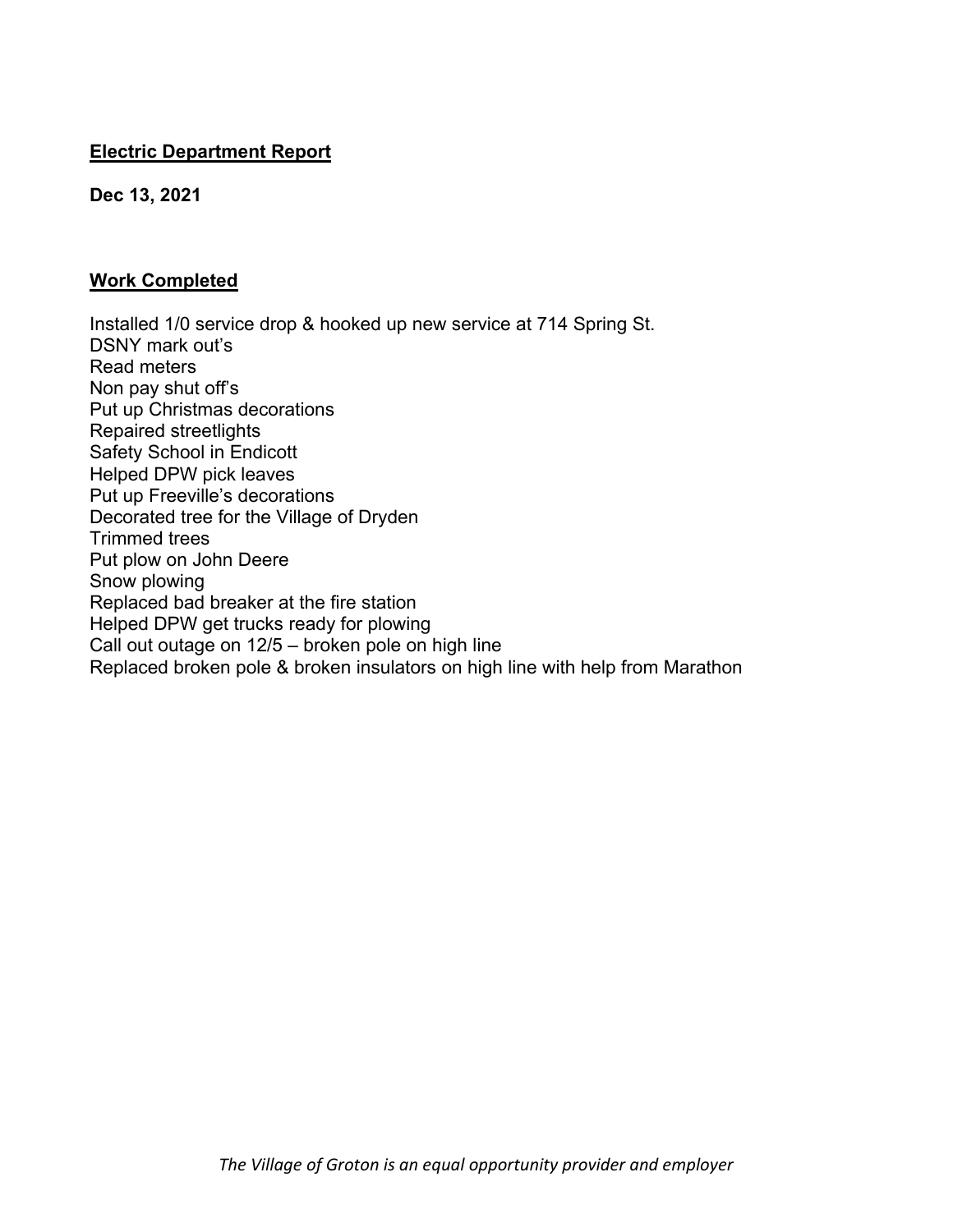

# **Village of Groton**

143 E Cortland Street, PO Box 100  $\diamond$  Groton, NY 13073 Phone: 607-898-3966 ♦ Fax No. 607-898-4177 TDD: New York State Relay 1-800-662-1220 e-mail: customerservice@grotonny.org

|                                             | Michael G. Holl     |
|---------------------------------------------|---------------------|
|                                             | Jean E. Morey       |
|                                             | Terrance E. Walpole |
| Village Administrator, PTCharles V. Rankin  |                     |
|                                             |                     |
| Dept. of Public Works SupvChad M. Shurtleff |                     |
| Electric Utility Supv Stephen E. Teeter     |                     |
| Code Enforcement Officer  Michael Andersen  |                     |

# **Department of Public Works November 15 – December 20, 2021**

# **Completed Work/Projects:**

- Finish leaf pick up
- $\bullet$  Service equipment several repair items
- Replace front leaf springs on truck  $#46$
- Finish hauling in sand for winter mix 309 tons
- Plowing snow as needed
- Monthly water samples
- Repair hydraulic valve on the street sweeper
- $\bullet$  Tree & brush trimming at intersections
- Finish winterizing the park and pool
- Assist a contractor with a new sewer lateral at 113 Lincoln Ave.
- Repair a water service leak on Mack St. and E. South St.
- Repair storm drainage on Elm St.
- Assist Electric Dept. with a broken pole

# **Schedule of Work**

- Fire hydrant repairs (misc.)
- Shop organization
- Pump repairs at Clark St. water plant

Village of Groton Fuel Usage Report in Gallons Dates: 12/20/2021

|            | <b>Unleaded</b> | <b>Diesel</b> |
|------------|-----------------|---------------|
| <b>DPW</b> | 128             | 322           |
| Electric   | 162             | 106           |
| Fire       | 211             | 81            |
| Police     | 459             |               |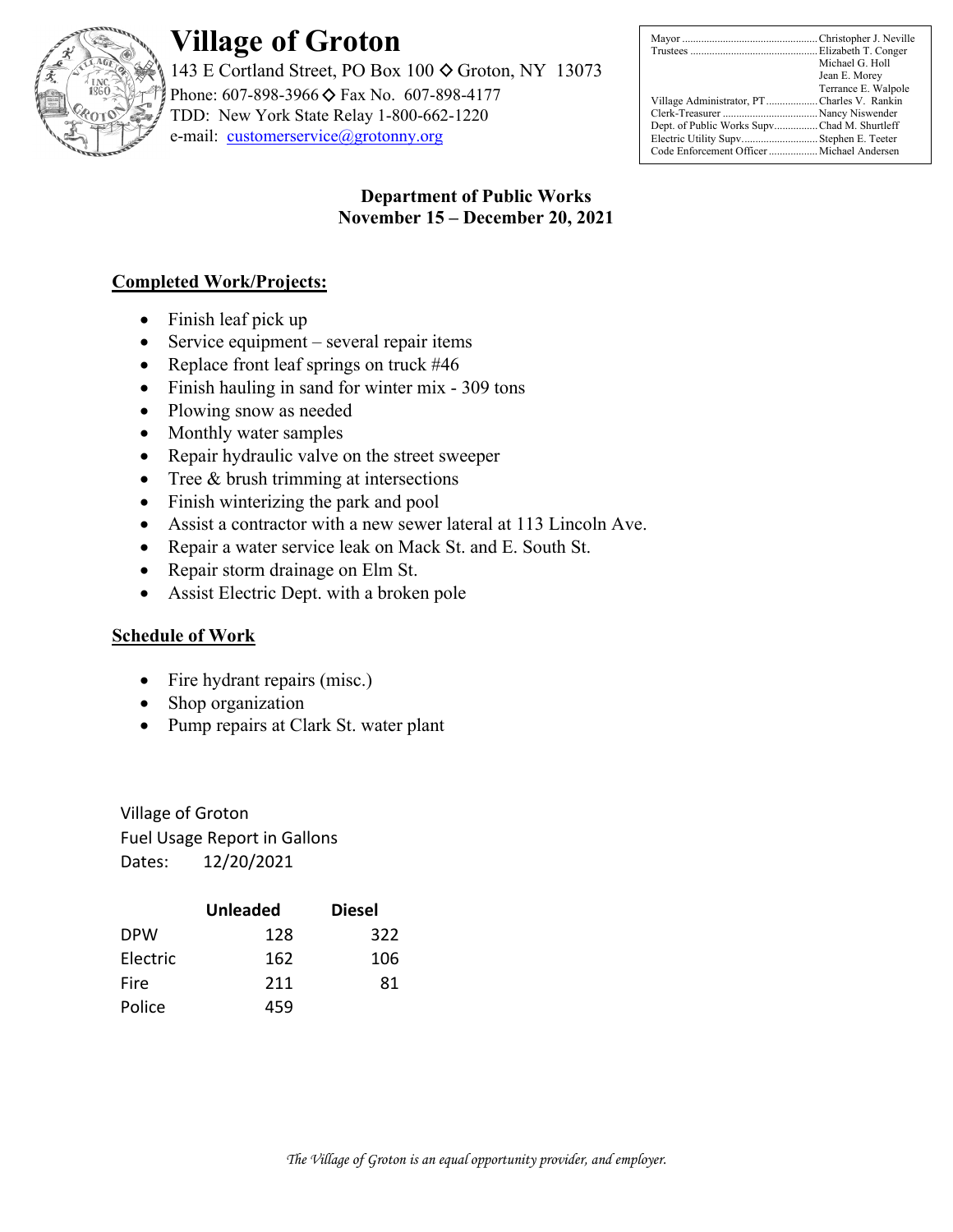# GROTON JOINT RECREATION COMMITTEE December 07, 2021 5:30 PM

Betty Conger called the meeting to order at 5:37pm.

Present were: Betty Conger, Monica Dykeman, Leon Brockway, Rec Dir. Jennifer Jones, Olivia Howarth, Jennifer Foote-Dean

The meeting minutes were reviewed from the previous meeting: Motion made to approve the minutes by: Monica Dykeman 2<sup>nd</sup> by: Jennifer Foote- Dean carried.

Financial Reports were reviewed for October 2021. Motion made to approve the financial report by: Leon Brockway 2<sup>nd</sup> by: Monica Dykeman carried.

# **Recreation Director Report**

Director Jones provided the following report:

# **Groton Joint Recreation Committee Jennifer Jones- Director Report December 2021**

# **Winter Programming:**

• Youth Basketball- We have over 80 youth registered in grades 3rd-6th. Games start in Jan.

• Younger basketball program will be limited to 1st & 2nd grade, max 40 kids. Gym space and hoop issues have limited this program.

• Youth Wrestling- Practices started Dec 6th. A total of 37 youth are registered. Schedule is M/W/Th 5:30-7:30pm. Four local meets in Jan & Feb.

• YMCA Partnership- ZUMBA & Yoga coming to Groton in Jan. \$320 per session/per class. Jennifer Jones stated that we could take this amount out of the contractual account and allow these classes to be free for all attendees.

• Dance with Camille- Mondays at Fire Hall. Open to ages 3-16, Ballet, Tap, and Interpretive classes are offered. 15 participants regularly attend class.

- Men's basketball may be starting up in January. Waiting to hear back for confirmation.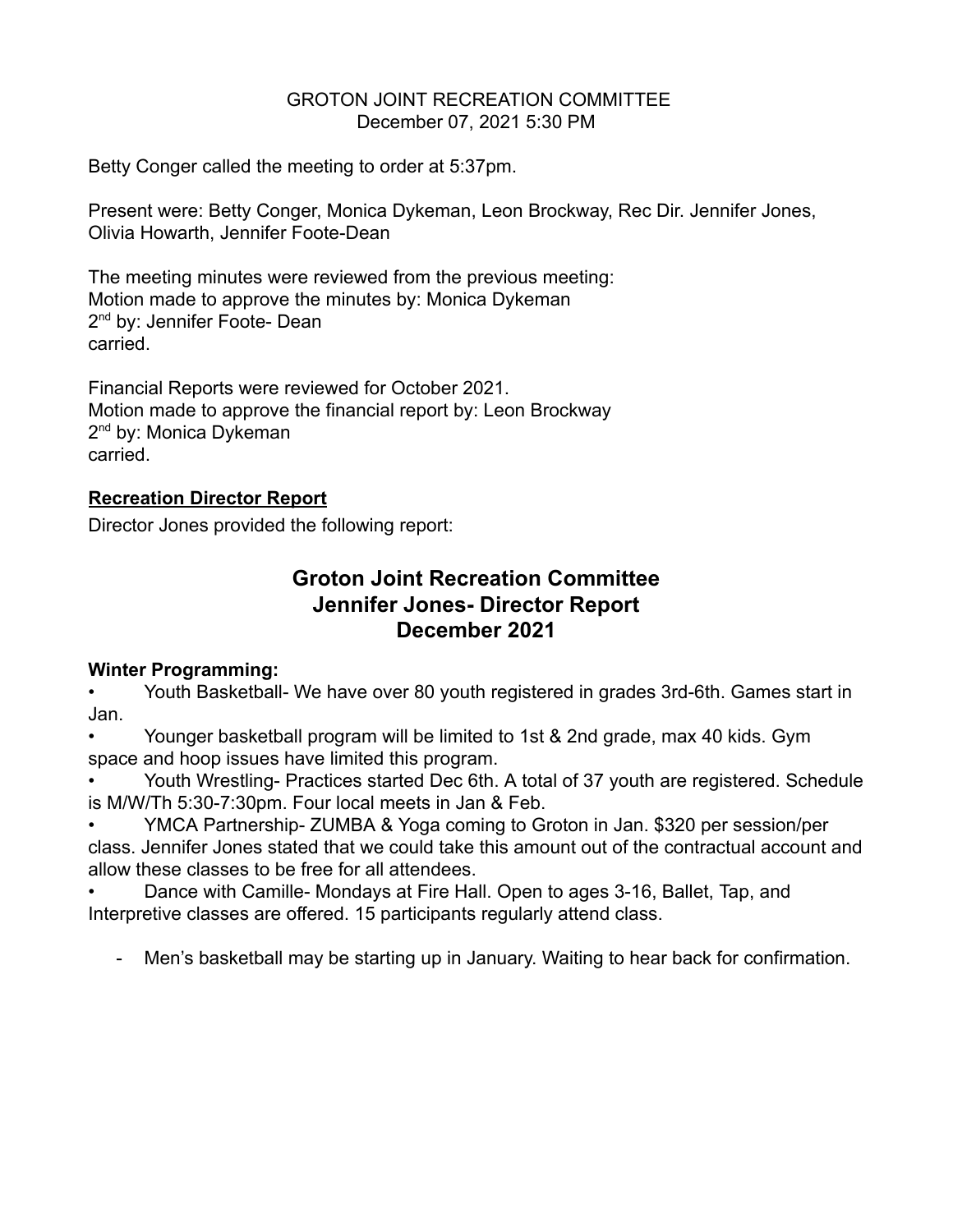# **Cabin Fever Planning: Saturday, March 5th, 2022**

- o Building use confirmed
- o Sciencenter
- o Boys Scouts
- 0 Girl Scouts
- o Art Club
- o Henna Tattoo
- o Groton Library
- o Roller Skating
- o Police Dept
- o Historical Society
- o Bounce House & DJ Kelly

Waiting to hear back from: Fire Dept Past Vendors Dan the Snake Man Any other ideas?

# **Spring 2022 Planning:**

• \* Possible Field issues for Spring 2022- youth will have a hard time getting field time. Spring sports will all be played at the school if Ross Field is under construction. Jennifer Jones suggested moving t-ball to the park.

Games are being pushed back which means the younger kids are being pushed back past dark. It was mentioned maybe being able to use the yard area at the sewer plant or on the land at the end of North Park Way. Jennifer is going to look into these options.

• Youth Baseball moving to Little League, Youth Softball with Cathy Stage League

• Sewing Classes by Flo Allen. 1x/week, for 10 weeks. 12 students. Classes will start in April.

• Babysitting class- our annual certification class will be held on March 26th. (Recommended 11yo+)

• Women and Girls Self-Defense- Crystal and I are working to bring a female focused self-defense class to Groton. Possible dates may be in March.

• Karate programming will be coming in 2022 by Cayuga Lake Seido Karate. Details TBD.

# **Summer 2022 Planning:**

We are now a USA Swim Lesson Provider. We can now use their logo on swim lesson materials, and we will now qualify for their free goggles program and qualify for USA Swimming Grant Funding opportunities. I have applied for two swim lesson grant opportunities for summer 2022. I have also inquired about the free goggles program. No cost just get extra benefits and training.

YMCA Partnership- water aerobics for summer in the pool.

• Summer Concerts: 7 of 8 of the concerts are scheduled. We are working on rotating different food trucks for each week.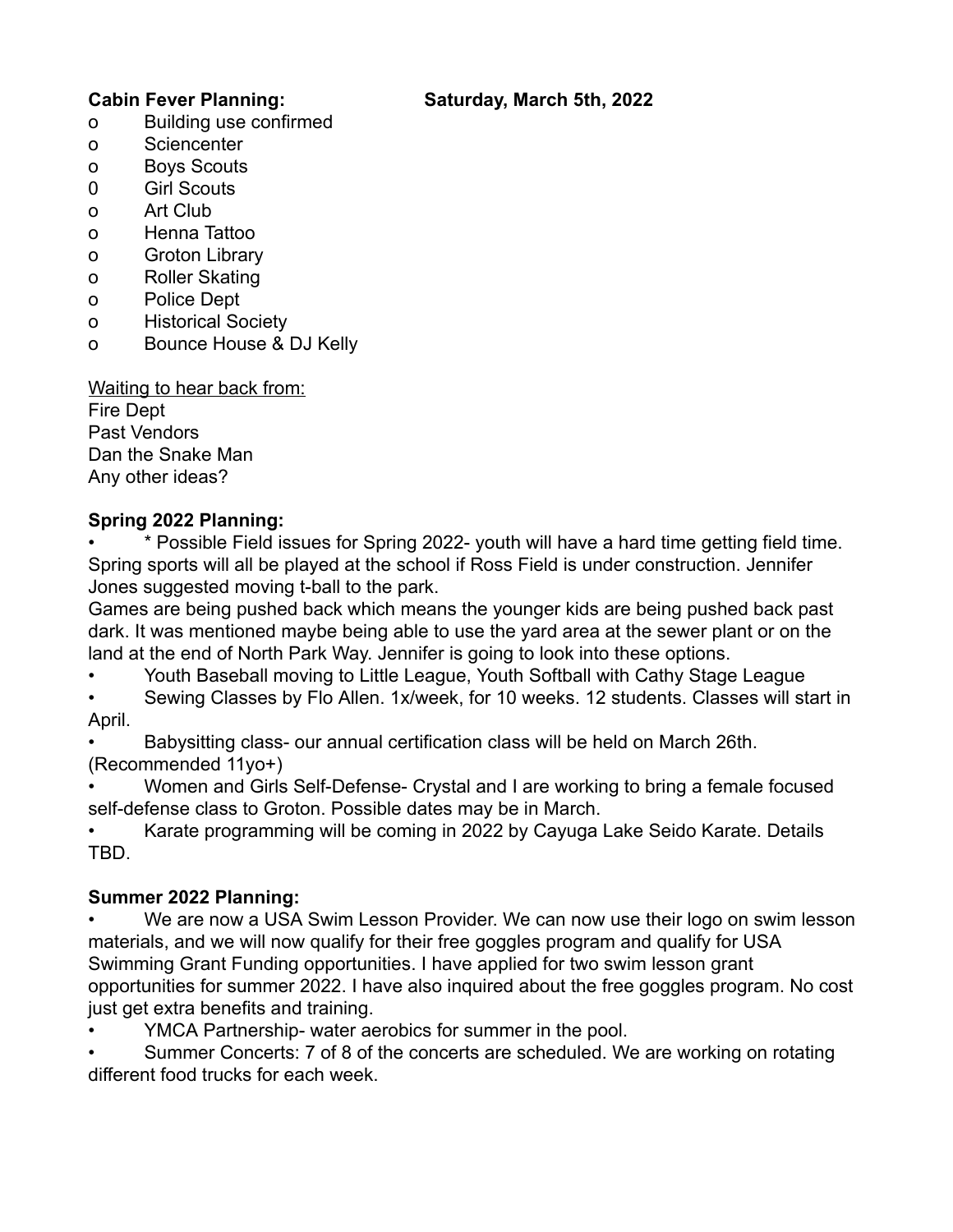# **Grants & Professional Development:**

- Summer Concerts Grant- Submitted
- Cabin Fever Grant- AWARD \$1,000
- USA Swimming Learn to Swim Grant- Submitted

USA Soccer Foundation- Mini Pitch Court Location Inquiry- was submitted in Octobercould be a location for a multi- use court.

• Legacy Grant for Tennis Courts- \$5,000 Award deferred to 2022

There was a discussion about moving the tennis courts to the park and having a multi use court built over the current basketball court at the park.

If we do not move the tennis court they would need to be updated where they are at but it was going to cost more than expected. Jennifer Jones expressed that we will need to use the \$5,000 awarded to us in some way or another for the tennis courts.

After the discussion, most of the committee agreed they liked the location of the tennis courts where they are and they like the location of the basketball court where that currently is. It was brought up to expand the tennis courts into a multi use park that is more family friendly. Possibly ask the community what their thoughts are/ what they would like to see.

The committee discussed talking to the Village Board to see what their thoughts were and get some ideas from them.

# **Discussion/Action Items**

First day hike January 1st at 10am.

Jennifer Jones stated they are moving forward with expanding trails down the Christmas tree trail.

Rec assistant- there was 1 interview but they wanted more hours than offered year around. Her hours also didn't match up with Jennifers.

Jennifer Foote-Dean said to email Babs Carr , Scott Montreuil about students that would be willing to help out at Cabin Fever because without an assistant there is going to be help needed.

Leon Brockway brought up possibly offering a local hunter safety course. Partner with Groton Rod & Gun Club and have someone come in to offer the course. Betty Conger suggested speaking with the town since they would be the ones to keep track of the hunting licenses.

Motion to adjourn at 7:15pm made by: Leon Brockway 2nd: Jennifer Foote-Dean Next meeting: January 4th

> Submitted by: Olivia Howarth Village of Groton Deputy Treasurer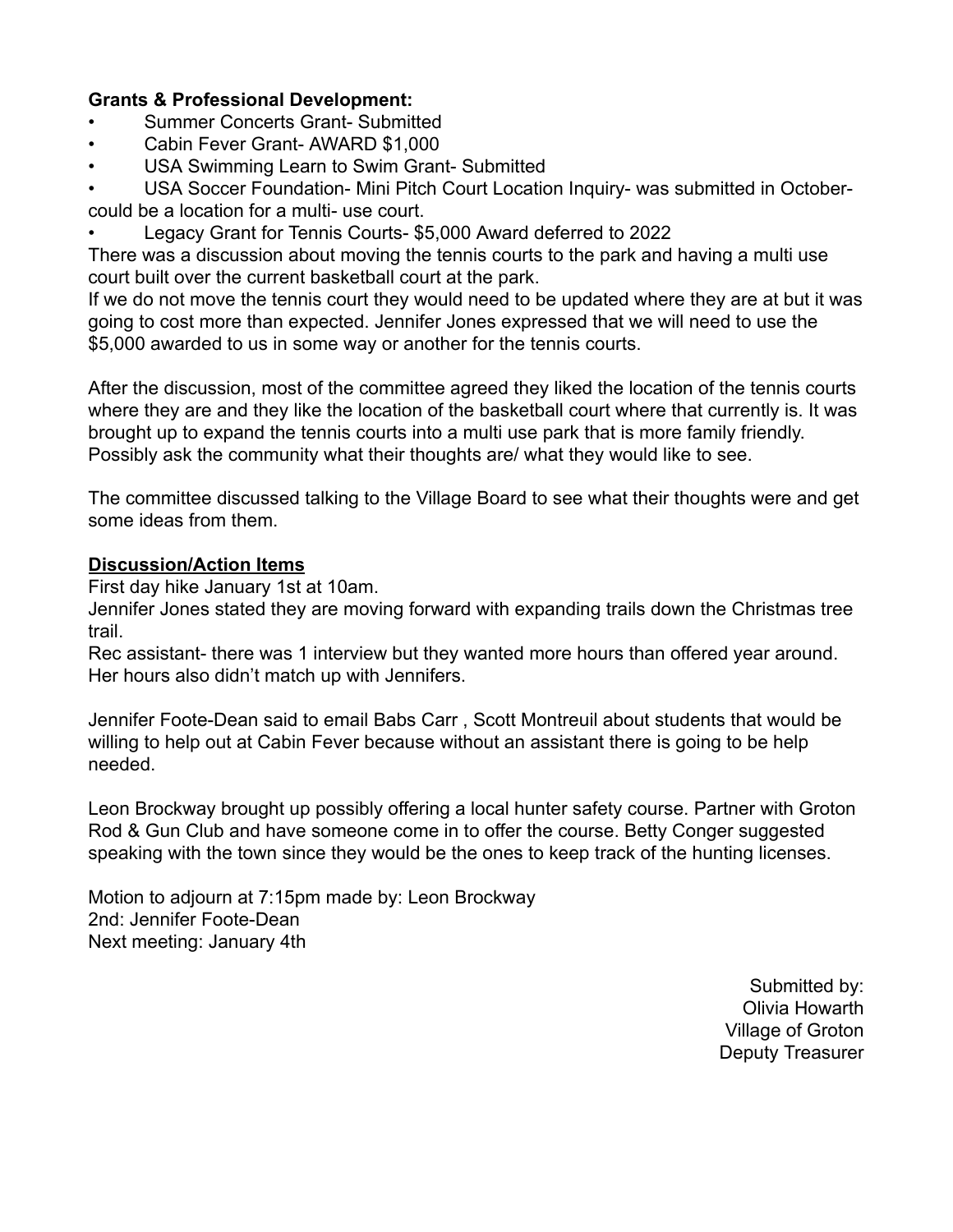*Program Manager*  Nick Wagner

*Cornell Cooperative Extension Coordinator*  Shelley Lester Athena Steinkraus, Asst. Coordinator

*Tompkins County Youth Services*  Kate Shanks-Booth Meghan Lyons

*Youth Representative*  Emma Kennett Noah McCormick

# **Groton Youth Commission**  143 Cortland St, Groton, NY 13073

*Chair*  Glenn E. Morey

*Vice Chair*  Elizabeth T. Conger

*Board Members*  Kayla Esparza Pegi Ficken Brian Klumpp Sara Knobel Maria Montreuil Kristin Prugh

### **Meeting Minutes December 1, 2021**

The December 1, 2021, meeting of the Groton Youth Commission was called to order by Chairman Glenn Morey at 7:01 PM via Zoom. Members present were Glenn Morey, Chairman, Elizabeth Conger, Vice Chairman; Board members: Pegi Ficken, Brain Klumpp, Sara Knobel, Maria Montreuil, and Kristin Prugh, Program Manager Nick Wagner, Meghan Lyons, Coordinator of Community Youth Services and CCE Coordinator Athena Steinkraus, Youth Representatives Emma Kennett and Noah McCormick. Excused was Shelley Lester.

#### **Secretary's Minutes:**

November 3, 2021, minutes having been distributed via email were approved on a motion by Glenn and seconded by Kristin, motion carried.

#### **Report: Nick Wagner:**

- **Fall photography with 11 youth.** Continued**.** Each week is a different theme: Plants, people, activities. This is held at the Memorial Park. They talked about sharing photos safely on social media
- **Outdoor Adventures, 8 registered on Tuesday, 9 on Thursday.** Learning about the outdoors and developing new skills to foster a love of and responsibility for the environment. Built lean-tos to use in case of inclement weather. Cleaned up trash and also discussed bullying at the school.
- **` Arts and Crafts of the Season.** 15 registered. In week 1 they designed their own bird feeders using organic materials and also did watercolor paintings scenes of the park.

 **Learning to Woodburn. 8 registered.** Learning the basic techniques right now.

Nick continues to take training to learn new ways to work with the youth

**Report: Athena Steinkraus**: Starting summer camp planning.

#### **Report: Meghan Lyons: see attached report.**

Meeting adjourned at 8:10PM

Our next meeting is January 5, 2022 @ 7:00PM, via Zoom

 Elizabeth Conger, Vice Chair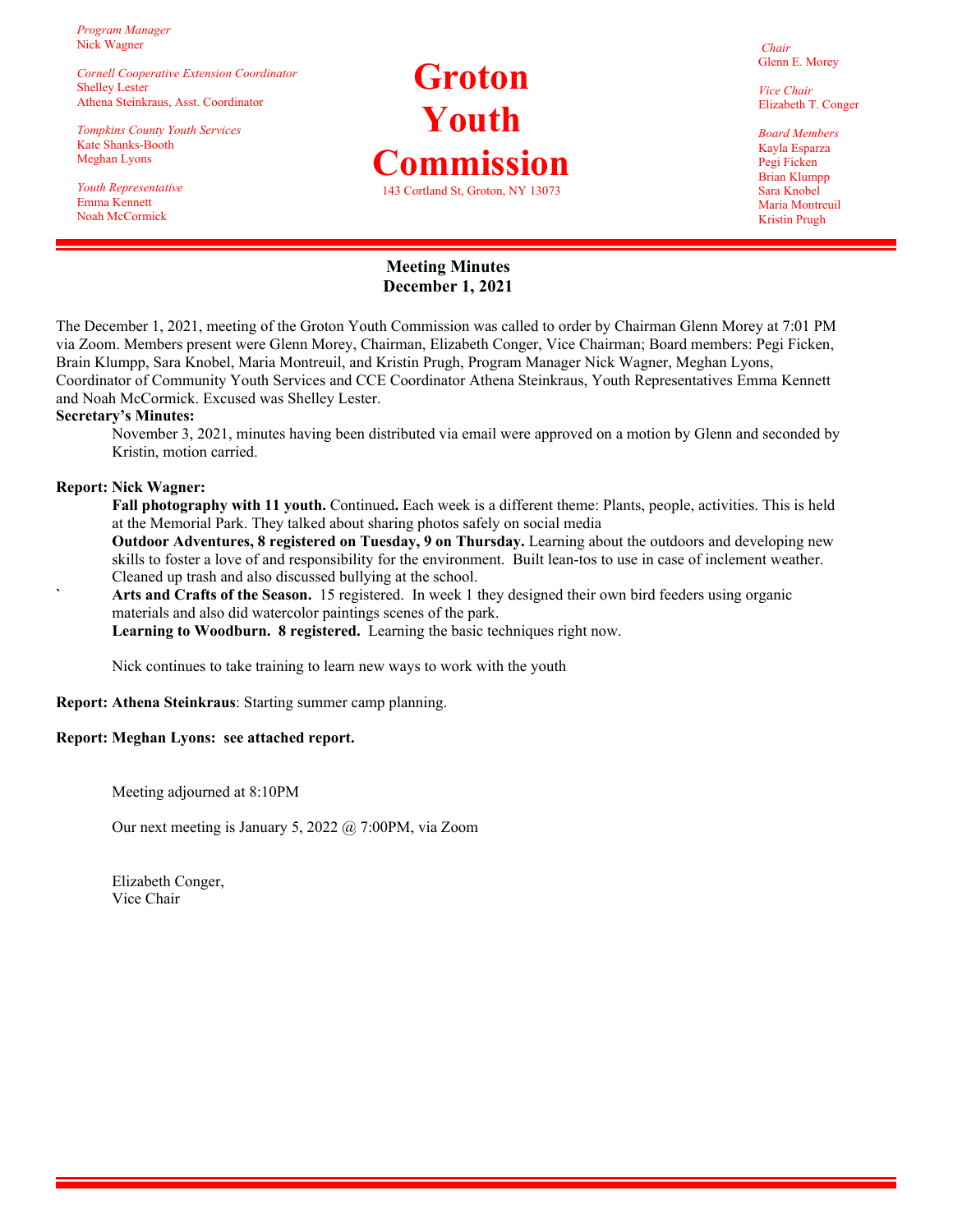# **PUBLIC NOTICE VILLAGE OF GROTON**

#### **NOTICE OF PUBLIC HEARING**

NOTICE IS HEREBY GIVEN that the Board of Trustees of the Village of Groton will hold a Public Hearing on Monday, December 20, 2021 at 7:15 pm, at the Groton Village Office, 143 Cortland St., to consider the adoption of a local law that will amend the Code of the Village of Groton, amending Chapter 165, "Sewers", specifically Sections 165‐3 (A) and (B) in relation to sewer rents imposed.

A copy of the local law in its entirety is available for review at the Village Clerk's Office, 143 Cortland St., during usual business hours.

The public is invited to attend and all oral or written comments may be presented for consideration.

Any person with special needs, who wish to attend the hearing, should contact the Village Office (898‐3966) immediately so your particular needs can be accommodated.

By order of the Board of Trustees,

Nancy Niswender Village Clerk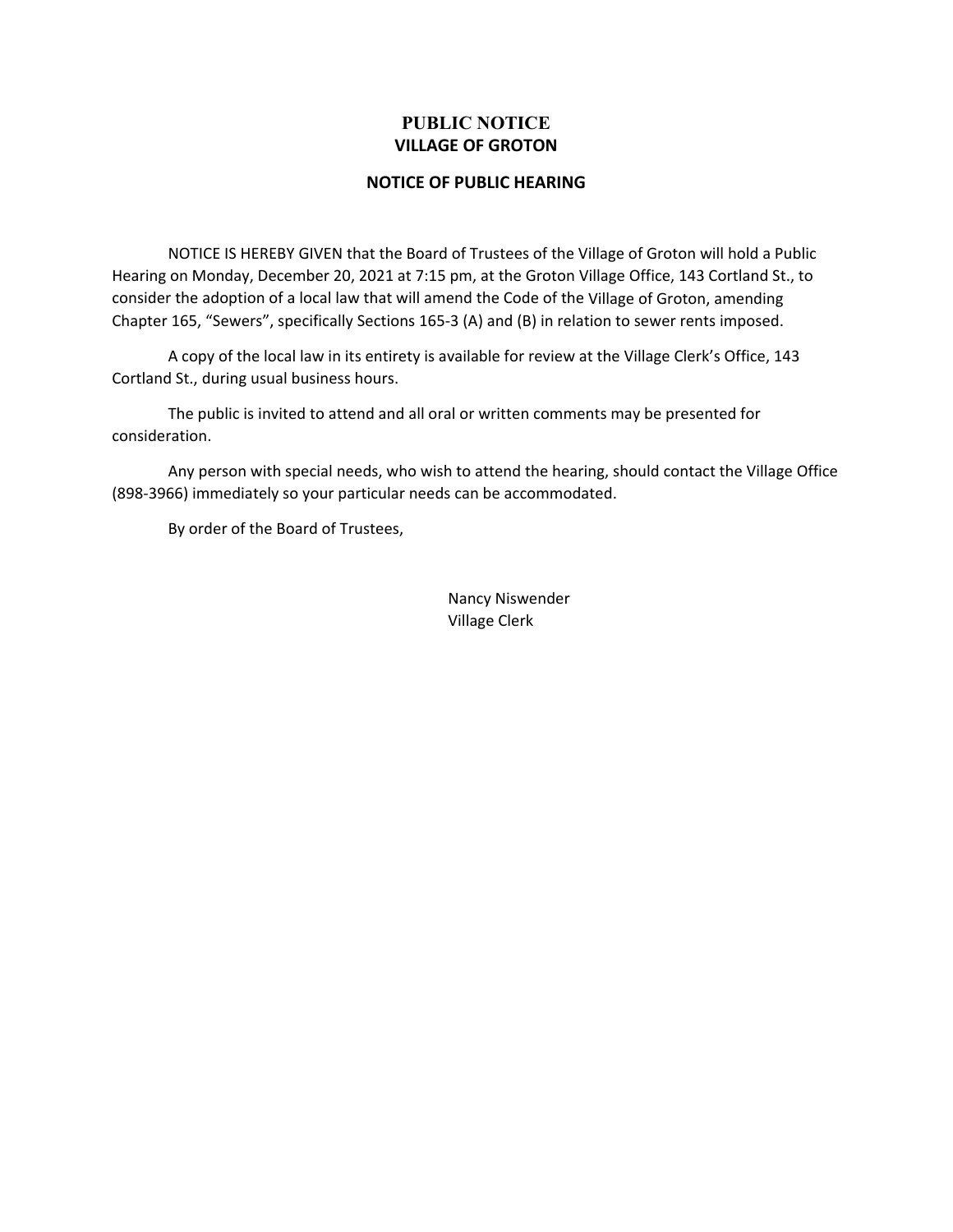# VILLAGE OF GROTON

# LOCAL LAW NO. 4 OF THE YEAR 2021

A LOCAL LAW AMENDING CHAPTER 165 OF THE CODE OF THE VILLAGE OF GROTON, "SEWERS" TO AMEND SECTION 165-3(A), (B), (C-1) AND SECTION 165-4 (A) THEREOF BY REPLACING SECTION 165-3(A), (B), (C-1) AND SECTION 165-4 (A) WITH A NEW SECTION 165-3(A), (B), (C-1) AND SECTION 165-4 (A).

Section 1. Chapter 165 of the Code of the Village of Groton is hereby amended to amend Section 165-3 and Section 165-4 (A) to read as follows:

# **§165-3. Sewer rents imposed; amount.**

For the service rendered by the sewer system to the owners and other users of real property within the corporate limits of the village connected with and served by the sewer system and for the payment of the cost of construction, operation, maintenance and repair of said system as hereinbefore defined, there is hereby established a scale of sewer rents which, except as otherwise provided herein, will be based upon the consumption of water used as indicating the extent of the use of said system.

- A. The following scale of sewer rents is established and should be payable for each monthly period:
	- (1) For the first 400 cubic feet of water used in any monthly period or any minor fraction of 400 cubic feet of water used, the rate shall be \$22.40, this being the minimum charge.
	- (2) For all water used in any one monthly period in excess of 400 cubic feet and not exceeding 34,999 cubic feet, the rate for each 100 cubic feet or any minor fraction thereof shall be \$5.35.
	- (3) For all water used in any one monthly period in excess of 35,000 cubic feet, the rate for each 100 cubic feet or minor fraction thereof shall be \$4.60.
- B. In any event, the minimum charge for each separate meter shall be \$22.40 for each monthly period; except that when the amount of water used by any owner or occupant shall have reached at least 10,000 cubic feet in any one monthly period, then the minimum charge thereafter for such owner or occupant for each monthly period shall be computed by applying the scale of rents hereinbefore established to an amount equivalent to 75% of the highest number of cubic feet of water consumed in any one monthly period for a period of 24 monthly periods immediately preceding the monthly period for which the minimum charge is made.

# C. Meters

(1) The use of the sewage system, as indicated by the amount of water used, shall be based on readings of water meters, where installed. Any owner or occupant who does not use water supplied by the Village or is using water supplied by the Village but is also obtaining water from other sources and discharging the same into the Village sewer system shall make application, on a form to be supplied by the Village, for the use of a sewage meter, of a kind and size to be